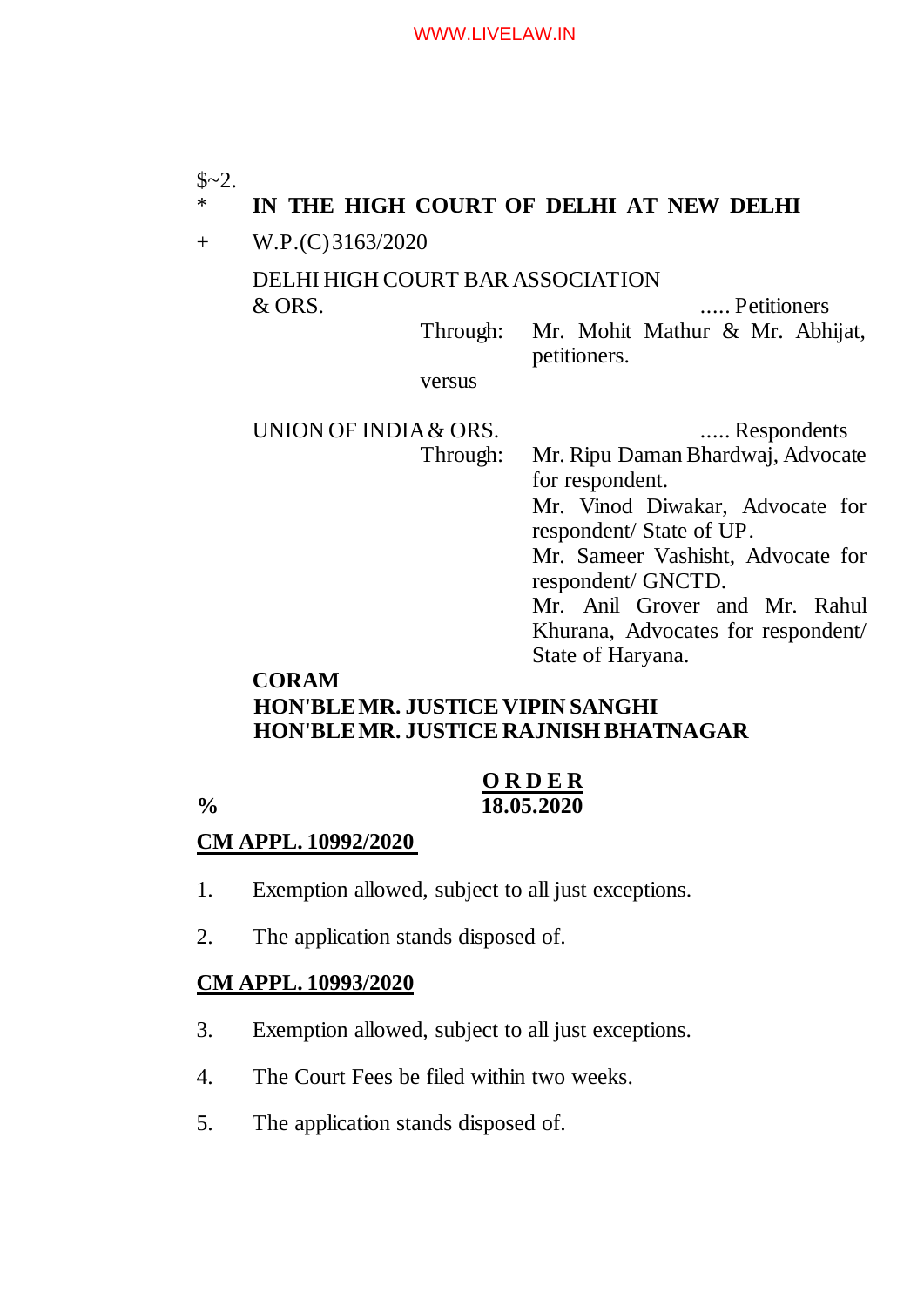### **W.P.(C) 3163/2020 and CM APPL. 10991/2020**

6. Issue notice. Learned counsels accept notice on behalf of the respondents.

7. The present writ petition has been preferred by the Delhi High Court Bar Association, its President Mr. Mohit Mathur and its Honorary Secretary Mr. Abhijat, in public interest, to seek a writ of mandamus to the respondents which, *inter alia*, include the State of Haryana and the State of Uttar Pradesh (UP), to allow unhindered movement of advocates – who are residing in the said two States but have their offices in Delhi and are practising in Delhi Courts, subject to safeguards laid down by the respondent No.1/ Union of India (UOI) in its guidelines dated 01.05.2020. At this stage itself, we may observe that the UOI has updated its guidelines only yesterday, i.e. 17.05.2020. Other consequential reliefs have also been sought in pursuance of the first relief in the writ petition.

8. Mr. Anil Grover – learned counsel representing the State of Haryana, submits that in respect of advocates, a separate category has been included for issuance of e-passes on weekly basis, and the e-passes are routinely being issued without any delay, i.e. within a matter of few minutes – up to thirty minutes. He submits that the purpose of regulating entry to and fro, by issuing entry passes is to keep a track so that any person – who is later found to be Covid positive, and who may have travelled inter state, can be traced to prevent further spread of the viral infection. He further submits that the persons who are residing in Containment Zones are excluded from issuance of such like passes. Mr. Grover has also submitted that there is no insistence on the e-pass being shown in printed form at, and it is sufficient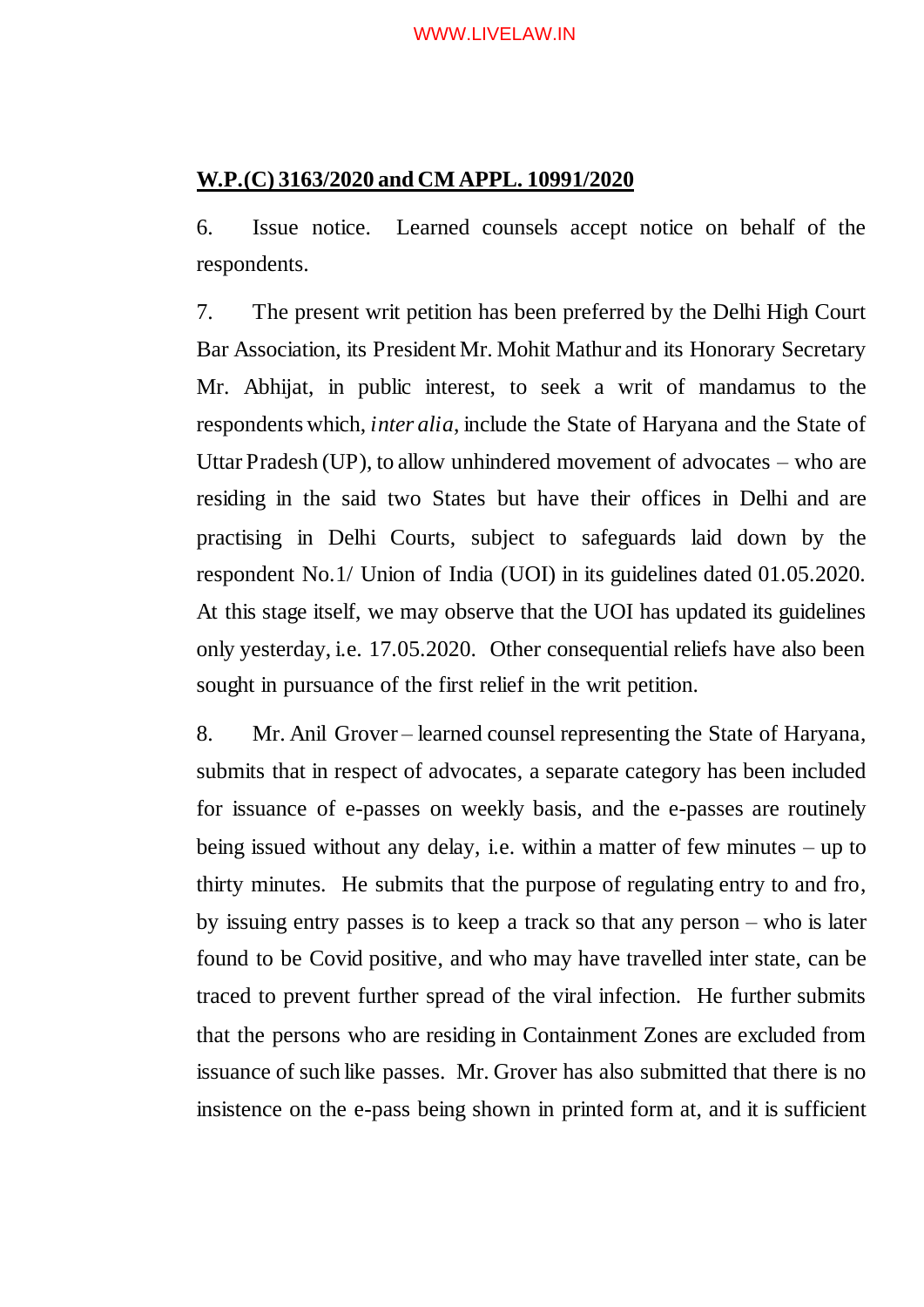#### WWW.LIVELAW.IN

for the person concerned to show the e-pass on his mobile phone itself, apart from the Identity Card to establish the fact that the e-pass has been issued to the person actually travelling.

9. Mr. Sameer Vashisht – learned counsel who appears for the GNCTD, has stated that he himself resides in Gurugram, and his experience is that when he applied for the e-passes today morning itself  $-$  for himself and his Clerk, the same were issued within a matter of few minutes.

10. Mr. Mohit Mathur and Mr. Abhijat, firstly, submit that separate category for advocates was not operational till yesterday. It appears that the same has been made operational now. Since the same has been made operational while we are dealing with this petition, the said issue does not survive.

11. Another submission of Mr. Mathur is that the advocates should be allowed entry & exit into, and out of Delhi, to the two States on the basis of their Identity Cards alone. We are not inclined to accept this submission for the reason that, in case, at the Border/ Barrier, if the checking authorities find any reason not to accept the Identity Card, the same may lead to a fracas and congestion – which is best avoided in the present situation. The same may lead to slowing down the traffic and also congregation of persons at the Barrier – which cannot be permitted. Since the system of issuance of weekly e-passes is in place and has been made operational, we do not consider it proper to interfere with the same at this stage.

12. So far as the State of Haryana is concerned, we are satisfied with the system in place, which shall continue to operate unless there is good reason to alter the same.